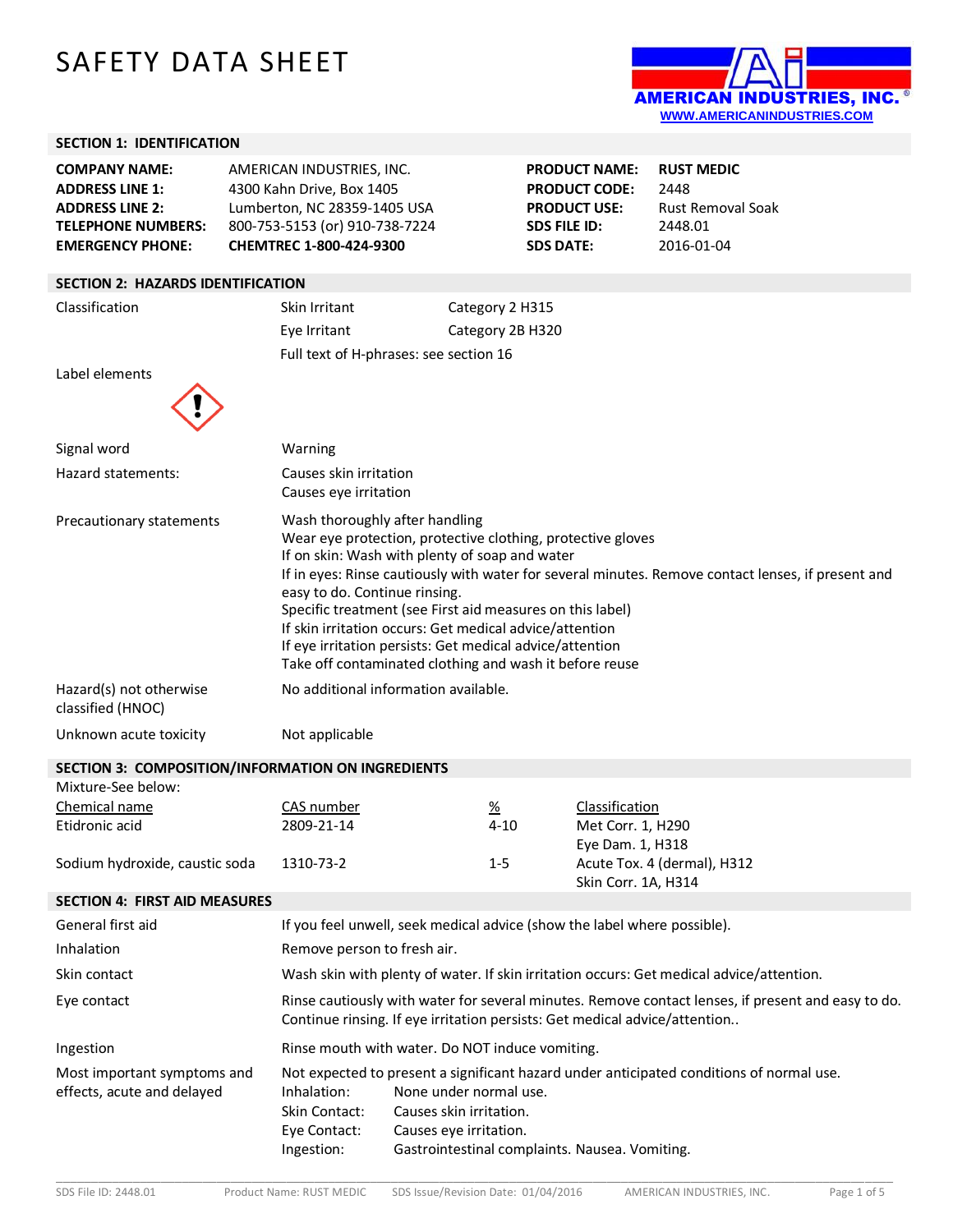| Special treatment needed                                                                       | No additional information available.                                                                                                                                                                                                                                                                           |                      |  |
|------------------------------------------------------------------------------------------------|----------------------------------------------------------------------------------------------------------------------------------------------------------------------------------------------------------------------------------------------------------------------------------------------------------------|----------------------|--|
| <b>SECTION 5: FIRE-FIGHTING MEASURES</b>                                                       |                                                                                                                                                                                                                                                                                                                |                      |  |
| Suitable extinguishing media                                                                   | All extinguishing media allowed.                                                                                                                                                                                                                                                                               |                      |  |
| Reactivity                                                                                     | Upon combustion CO and CO2 are formed.                                                                                                                                                                                                                                                                         |                      |  |
| Special firefighting procedures                                                                | Exercise caution when fighting any chemical fire. Use water spray or fog for cooling exposed<br>containers. Take account of environmentally hazardous firefighting water.                                                                                                                                      |                      |  |
| Protection during firefighting                                                                 | Do not enter fire area without proper protective equipment, including respiratory protection.                                                                                                                                                                                                                  |                      |  |
| <b>SECTION 6: ACCIDENTAL RELEASE MEASURES</b>                                                  |                                                                                                                                                                                                                                                                                                                |                      |  |
| General measures                                                                               | Isolate from fire, if possible, without unnecessary risk.                                                                                                                                                                                                                                                      |                      |  |
| Personal protective equipment<br>for non-emergency personnel                                   | Protective goggles. Gloves. Protective clothing.                                                                                                                                                                                                                                                               |                      |  |
| Emergency procedures for non-<br>emergency personnel                                           | Evacuate unnecessary personnel. Avoid contact with skin, eyes and clothing. Ventilate spillage<br>area.                                                                                                                                                                                                        |                      |  |
| Personal protective equipment<br>for emergency responders                                      | Use personal protective equipment as required.                                                                                                                                                                                                                                                                 |                      |  |
| Emergency procedures for<br>emergency responders                                               | Stop leak if safe to do so. Stop release. Ventilate area.                                                                                                                                                                                                                                                      |                      |  |
| Environmental precautions                                                                      | Avoid release to the environment. Prevent entry to sewers and public waters.                                                                                                                                                                                                                                   |                      |  |
| Methods for containment and<br>clean up                                                        | Contain released substance, pump into suitable containers. This material and its container must<br>be disposed of in a safe way and as per local legislation. No additional information available.                                                                                                             |                      |  |
| <b>SECTION 7: HANDLING AND STORAGE</b>                                                         |                                                                                                                                                                                                                                                                                                                |                      |  |
| Precautions for safe handling                                                                  | Comply with the legal requirements. Do not handle until all safety precautions have been read<br>and understood. Use personal protective equipment as required. Do not eat, drink or smoke<br>when using this product. Do not get in eyes, on skin, or on clothing. Obtain special instructions<br>before use. |                      |  |
| Hygiene measures                                                                               | Wash thoroughly after handling. Remove contaminated clothing. Wash contaminated clothing<br>before reuse.                                                                                                                                                                                                      |                      |  |
| <b>Technical measures</b>                                                                      | Comply with applicable regulations.                                                                                                                                                                                                                                                                            |                      |  |
| Storage conditions                                                                             | Keep container closed when not in use.                                                                                                                                                                                                                                                                         |                      |  |
| Storage area                                                                                   | Meet the legal requirements. Store in a cool area. Store in a dry area.                                                                                                                                                                                                                                        |                      |  |
| Special rules on packaging                                                                     | Meet the legal requirements.                                                                                                                                                                                                                                                                                   |                      |  |
| SECTION 8: EXPOSURE CONTROLS/PERSONAL PROTECTION<br>Sodium hydroxide, caustic soda (1310-73-2) |                                                                                                                                                                                                                                                                                                                |                      |  |
| <b>ACGIH</b>                                                                                   | ACGIH Ceiling ( $mg/m3$ )                                                                                                                                                                                                                                                                                      | 2 mg/m $3$           |  |
| <b>ACGIH</b>                                                                                   | Remark (ACGIH)                                                                                                                                                                                                                                                                                                 | URT, eye, & skin irr |  |
| Personal protective equipment                                                                  | Use appropriate personal protective equipment when risk assessment indicates this is necessary.<br>Safety glasses. Gloves. Protective clothing.                                                                                                                                                                |                      |  |
| SECTION 9: PHYSICAL AND CHEMICAL PROPERTIES                                                    |                                                                                                                                                                                                                                                                                                                |                      |  |
| Appearance                                                                                     | Clear, colorless liquid.                                                                                                                                                                                                                                                                                       |                      |  |
| Odor                                                                                           | Mild odor.                                                                                                                                                                                                                                                                                                     |                      |  |
| Odor threshold                                                                                 | No data available                                                                                                                                                                                                                                                                                              |                      |  |
| Melting point                                                                                  | No data available                                                                                                                                                                                                                                                                                              |                      |  |
| <b>Boiling point</b>                                                                           | No data available                                                                                                                                                                                                                                                                                              |                      |  |
| <b>Freezing Point</b>                                                                          | No data available                                                                                                                                                                                                                                                                                              |                      |  |
| Flammability (solid, gas)<br>Flash point                                                       | No data available<br>>200°F (93°C)                                                                                                                                                                                                                                                                             |                      |  |
|                                                                                                |                                                                                                                                                                                                                                                                                                                |                      |  |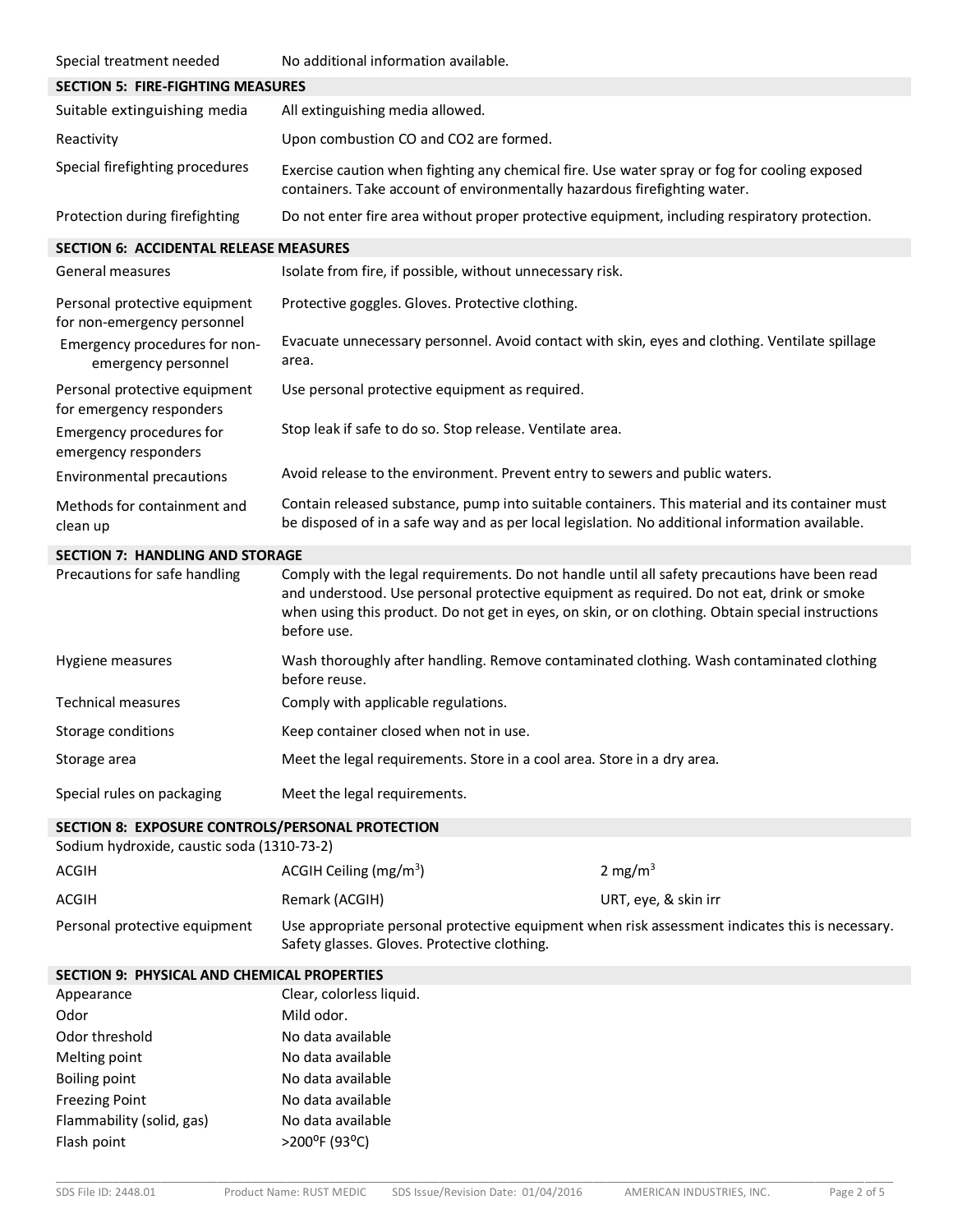| Auto-ignition temperature | No data available |
|---------------------------|-------------------|
| Vapor Pressure (mmHg)     | No data available |
| Relative density          | No data available |
| <b>Evaporation Rate</b>   | No data available |
| Specific Gravity/Density  | $1.07$ g/ml       |
| рH                        | 7.4               |
| Solubility in Water       | Soluble in water. |
| VOC content               | 0%.               |
| Viscosity                 | No data available |

#### **SECTION 10: STABILITY AND REACTIVITY**

| Reactivity                          | Upon combustion: CO and CO2 are formed.                                                                 |
|-------------------------------------|---------------------------------------------------------------------------------------------------------|
| Chemical stability                  | Stable under normal conditions.                                                                         |
| Conditions to avoid                 | No additional information available.                                                                    |
| Incompatibility                     | No additional information available.                                                                    |
| Hazardous decomposition<br>products | Under normal conditions of storage and use, hazardous decomposition products should not be<br>produced. |
| Possible hazardous reactions        | Upon combustion: CO and CO2 are formed.                                                                 |

#### **SECTION 11: TOXICOLOGICAL INFORMATION**

Sodium hydroxide, caustic soda (1310-73-2)

| LD50 oral rat                                         | 4090 mg/kg                                     |
|-------------------------------------------------------|------------------------------------------------|
| LD50 dermal rabbit                                    | 1350 mg/kg                                     |
| ATE CLP (oral)                                        | 4090.000 mg/kg body weight                     |
| ATE CLP (dermal)                                      | 1350.000 mg/kg body weight                     |
| Etidronic acid (2809-21-4)                            |                                                |
| LD50 oral rat                                         | >1878 mg/kg (Rat: Calculated value)            |
| LD50 dermal rabbit                                    | .5000 mg/kg (Rabbit)                           |
| Skin corrosion/irritation                             | Causes skin irritation pH 7.4                  |
| Serious eye damage/irritation                         | Causes eye irritation pH 7.4                   |
| Respiratory or skin sensitization                     | Not classified                                 |
| Germ cell mutagenicity                                | Not classified                                 |
| Carcinogenicity                                       | Not classified                                 |
| Reproductive toxicity                                 | Not classified                                 |
| Specific target organ toxicity<br>(single exposure)   | Not classified                                 |
| Specific target organ toxicity<br>(repeated exposure) | Not classified                                 |
| Aspiration hazard                                     | Not classified                                 |
| Symptoms/injuries after<br>inhalation                 | None under normal use.                         |
| Symptoms/injuries after skin<br>contact               | Causes skin irritation.                        |
| Symptoms/injuries after eye<br>contact                | Causes eye irritation.                         |
| Symptoms/injuries after<br>ingestion                  | Gastrointestinal complaints. Nausea. Vomiting. |

## **SECTION 12: ECOLOGICAL INFORMATION**

\_\_\_\_\_\_\_\_\_\_\_\_\_\_\_\_\_\_\_\_\_\_\_\_\_\_\_\_\_\_\_\_\_\_\_\_\_\_\_\_\_\_\_\_\_\_\_\_\_\_\_\_\_\_\_\_\_\_\_\_\_\_\_\_\_\_\_\_\_\_\_\_\_\_\_\_\_\_\_\_\_\_\_\_\_\_\_\_\_\_\_\_\_\_\_\_\_\_\_\_\_\_\_\_\_\_\_\_\_\_\_\_\_\_\_\_\_\_\_\_ Toxicity Etidronic acid (2809-21-4) LC50 fish 1 368 mg/l (LC50; OECD 203: Fish, Acute Toxicity Test; 96 h; Salmo Gairdneri; Static system; Fresh water; Experimental value)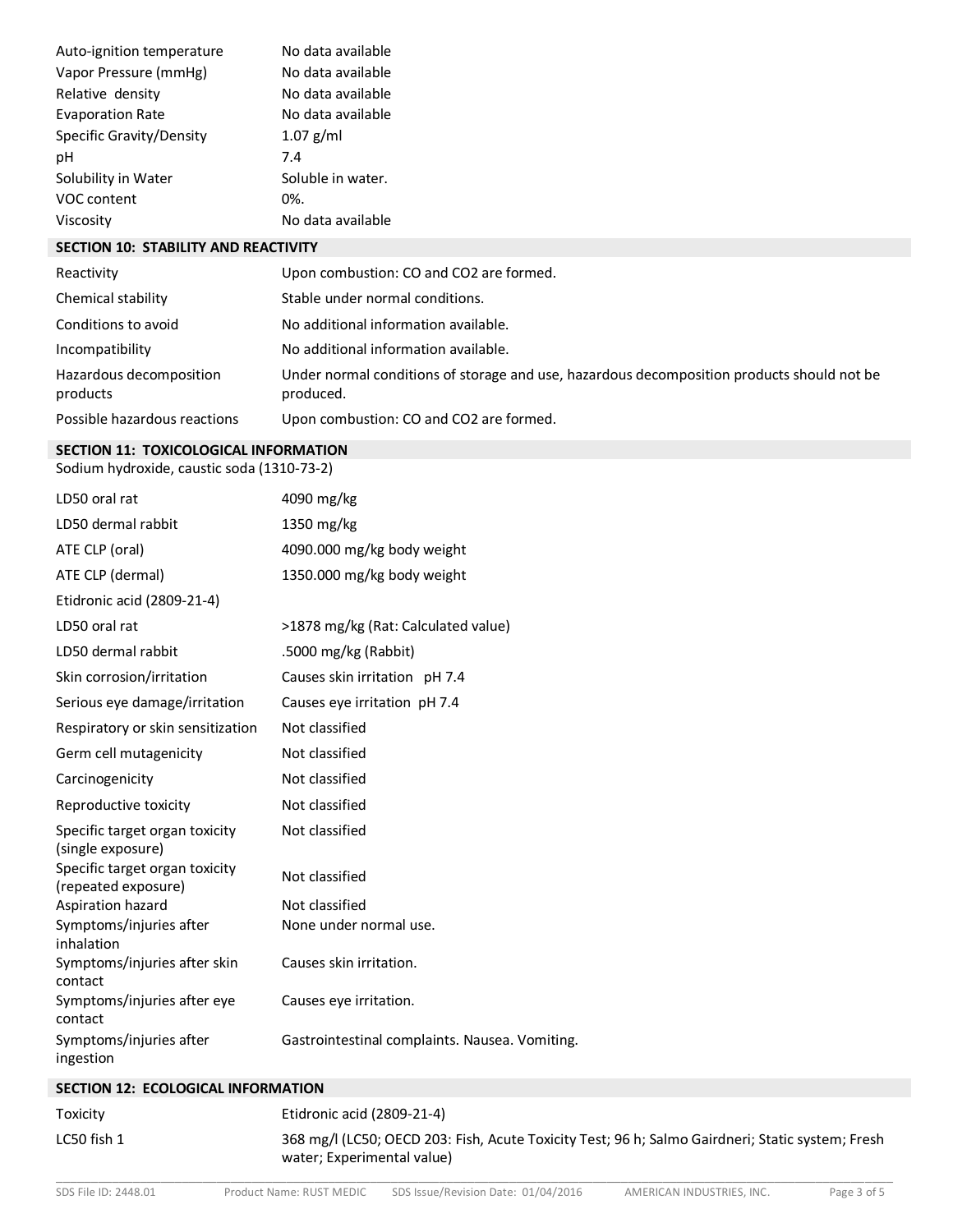| EC50 Daphnia 1                                                  | 527 mg/l (EC%); OECD 202; Daphnia sp. Acute Immosilisation Test; 48 h; Daphnia magna; Static<br>system; Fresh water; Experimental value)                                                                                                                          |
|-----------------------------------------------------------------|-------------------------------------------------------------------------------------------------------------------------------------------------------------------------------------------------------------------------------------------------------------------|
| Threshold limit algae 2                                         | 3.5-12, EC50; Other; 96 h; Pseudokirchneriella subcapitata; Static system; Fresh water;<br>Experimental value                                                                                                                                                     |
| Persistence and degradability                                   | Etidronic acid (2809-21-4)                                                                                                                                                                                                                                        |
| Persistence and degradability                                   | Not readily biodegradable in water. No straightforward conclusion can be drawn based up[on the<br>available numerical values.                                                                                                                                     |
| Chemical oxygen demand (COD)                                    | 0.00026 g $O/g$ substance                                                                                                                                                                                                                                         |
| Bioaccumulative potential                                       | Etidronic acid (2809-21-4)                                                                                                                                                                                                                                        |
| BCF fish 1                                                      | 71 (BCF)                                                                                                                                                                                                                                                          |
| BCF fish 2                                                      | 18 (BCF)                                                                                                                                                                                                                                                          |
| Log Pow                                                         | -0.81 (Estimated value)                                                                                                                                                                                                                                           |
| Bioaccumulative potential                                       | Low potential for bioaccumulation (BCF <500).                                                                                                                                                                                                                     |
| <b>SECTION 13: DISPOSAL CONSIDERATIONS</b>                      |                                                                                                                                                                                                                                                                   |
| Waste disposal<br>recommendations                               | Dispose in a safe manner in accordance with local/national regulations.                                                                                                                                                                                           |
| <b>SECTION 14: TRANSPORT INFORMATION</b>                        |                                                                                                                                                                                                                                                                   |
| <b>DOT</b>                                                      | Not regulated for transport.                                                                                                                                                                                                                                      |
| <b>ADR</b>                                                      | No additional information available.                                                                                                                                                                                                                              |
| Transport by sea                                                | No additional information available.                                                                                                                                                                                                                              |
| Air transport                                                   | No additional information available.                                                                                                                                                                                                                              |
| <b>SECTION 15: REGULATORY INFORMATION</b><br><b>TSCA Status</b> | All chemicals are listed or excluded.                                                                                                                                                                                                                             |
| Reauthorization Act of 1986 and 40 CFR Part 372.                | This product or mixture does not contain a toxic chemical or chemicals in excess of the applicable de minimis concentration as<br>specified in 40 CFR 372.38(a) subject to the reporting requirements of section 313 of Title III of the Superfund Amendments and |
| Sodium hydroxide, caustic soda<br>$(1310-73-2)$                 | Not listed on SARA 313 (Specific toxic chemical listings)                                                                                                                                                                                                         |
| RQ (Reportable quantity, section<br>304 of EPA's List of Lists) | 1000 lb                                                                                                                                                                                                                                                           |
| California Proposition 65                                       | This product does not contain a substance(s) known to the state of California to cause cancer<br>and/or reproductive toxicity.                                                                                                                                    |
| <b>SECTION 16: OTHER INFORMATION</b>                            |                                                                                                                                                                                                                                                                   |
| Training advice                                                 | Normal use of this product shall imply use in accordance with the instructions on the packaging.                                                                                                                                                                  |
| Full text of H-phrases                                          |                                                                                                                                                                                                                                                                   |
| Acute Tox. 4 (Dermal)<br>Eye Dam. 1                             | Acute toxicity (dermal) Category 4<br>Serious eye damage/eye irritation Category 1                                                                                                                                                                                |
| Met. Corr. 1                                                    | Corrosive to metals Category 1                                                                                                                                                                                                                                    |
| Skin Corr. 1A                                                   | Skin corrosion/irritation Category 1A                                                                                                                                                                                                                             |
| Skin Irrit. 2                                                   | Skin corrosion/irritation Category 2                                                                                                                                                                                                                              |
| H290                                                            | May be corrosive to metals                                                                                                                                                                                                                                        |
| H312                                                            | Harmful in contact with skin                                                                                                                                                                                                                                      |
| H314                                                            | Causes severe skin burns and eye damage                                                                                                                                                                                                                           |
| H315                                                            | Causes skin irritation                                                                                                                                                                                                                                            |
| H318                                                            | Causes serious eye damage                                                                                                                                                                                                                                         |
| H320                                                            | Causes eye irritation                                                                                                                                                                                                                                             |